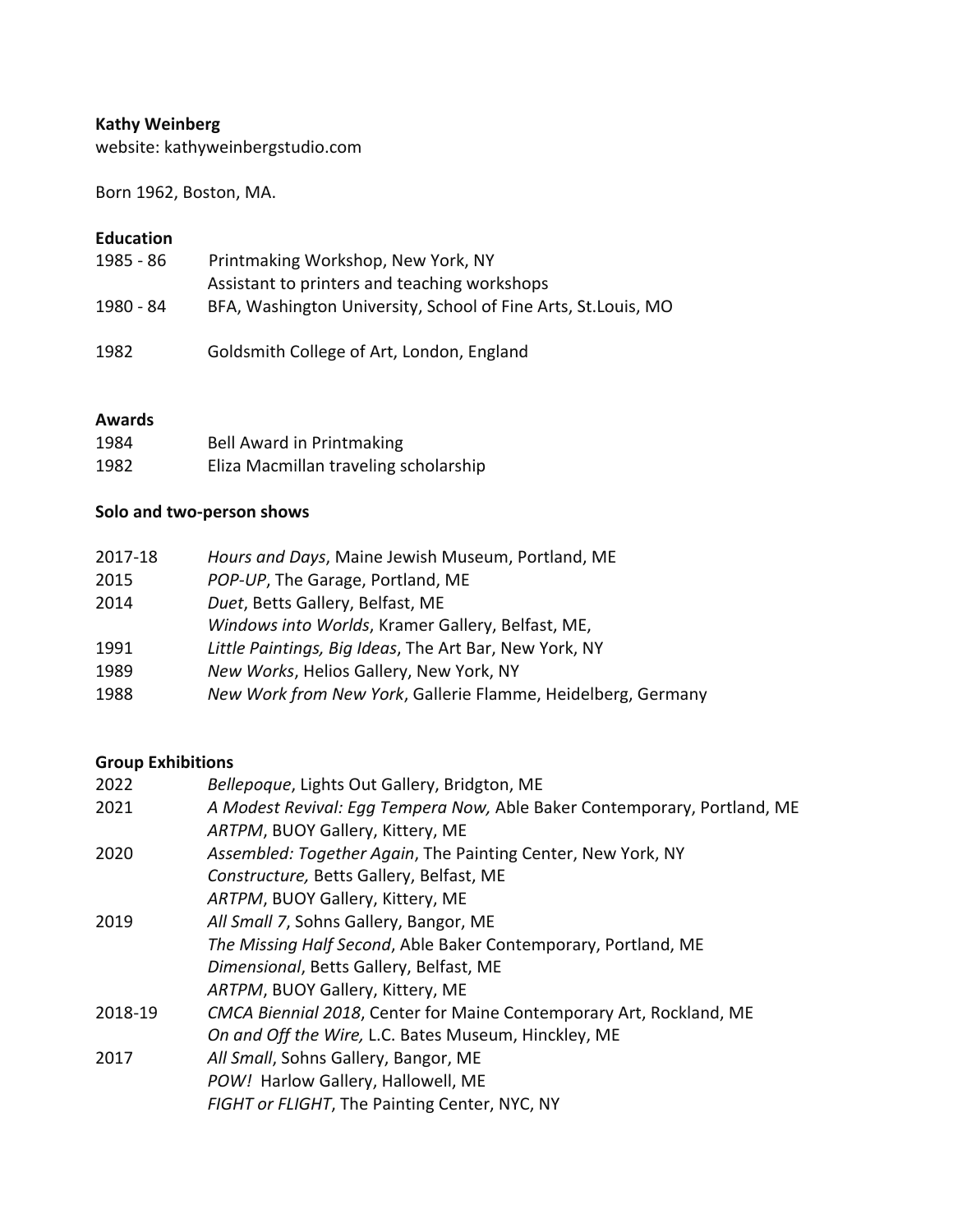|             | Maine Wood(s), L.C Bates Museum, Hinckley, ME                        |
|-------------|----------------------------------------------------------------------|
|             | Appearances, Fine Arts Work Center, Provincetown, MA                 |
| $2016 - 17$ | CMCA Biennial 2016, Center for Maine Contemporary Art, Rockland, ME  |
|             | All Small, Sohns Gallery, Bangor, ME                                 |
|             | Monsters, CTN Gallery, Portland, ME                                  |
|             | Created in the Lab, Waterfall Arts, Belfast, ME                      |
|             | Overlord Narratives, SRO Gallery, Brooklyn, NY                       |
|             | Appearances 2016, Fine Arts Work Center, Provincetown, MA            |
|             | Neurotica, CTN Gallery, Portland, ME                                 |
| 2015        | Bon Appétite, Betts Gallery, Belfast, ME                             |
|             | Raze/Bulldoze, CTN Gallery, Portland, ME                             |
|             | The Natural World, River Arts, Damariscotta, ME                      |
|             | Creatures and Critters, Richard Boyd Art Gallery, Peaks Island ME    |
|             | Poetry of Maine's Fog, Rain, Snow and Ice, Waterfall Arts Belfast ME |
|             | Rumpus Revival, Engine Gallery, Biddeford, ME                        |
|             | aRtPM Challenge, Bouy Gallery, Kittery, ME                           |
|             | Studio Print Show, Waterfall Arts, Belfast ME                        |
| 2014        | Holiday Offerings, Richard Boyd Art Gallery, Peaks Island, ME        |
|             | All Small, Sohns Gallery, Bangor ME                                  |
|             | SELF/Selfie, Engine Galley, Biddeford ME                             |
|             | Creatures and Critters, Richard Boyd Art Gallery, Peaks Island, ME   |
|             | 31 Flavors, Betts Gallery, Belfast, ME                               |
|             | Finding the Light, PhotoPlace Gallery, Middelbury, VT                |
|             | My Community, River Arts, Damariscotta, ME                           |
|             | ArtPM2014, Bouy Gallery, Kittery, ME                                 |
|             | Rumpus Redux, Engine Gallery, Biddeford, ME                          |
|             | Radius show, Aarhus Gallery Belfast, ME                              |
|             | Print Show, Waterfall Arts, Belfast, ME                              |
| 2013        | Earth, Waterfall Arts, Belfast, ME                                   |
|             | Radius Show, Aarhus Gallery, Belfast, ME                             |
| 2011        | Radius Show, Aarhus Gallery, Belfast, ME                             |
| 1993        | Open Studio, Broome Street, New York, NY                             |
| 1987        | Six Painters, 55 Mercer Gallery, New York, NY                        |
| 1986        | Democracy Now, P.S. 26, Bronx, NY                                    |

# **Professional Experience**

| Traditional Line Ltd., New York, NY - Architectural Restoration     |
|---------------------------------------------------------------------|
|                                                                     |
| The Frick Collection - Deinstallation of the Boucher Room           |
| Metropolitan Museum of Art - Cassiobury House staircase             |
| Museum of Fine Arts, Boston - Installation of the French Salon      |
| Museum of Fine Arts, Boston - Installation of Newland Room          |
| Museum of Fine Arts, Boston - Installation, of Hamilton Palace room |
|                                                                     |